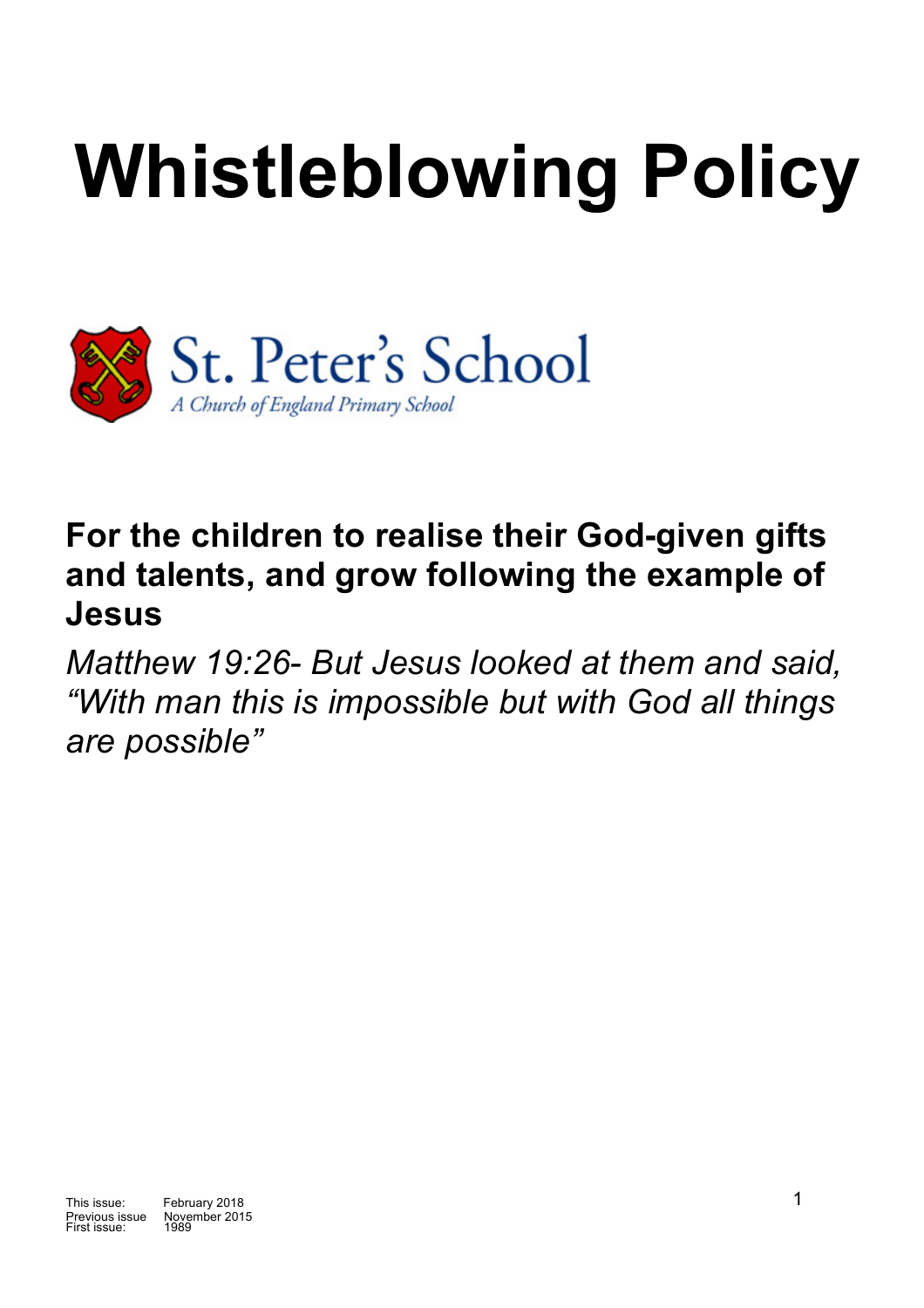### **Contents**

| 1.   |  |
|------|--|
| 2.   |  |
| 2.1. |  |
| 2.2  |  |
| 2.3  |  |
| 2.4  |  |
| 3.   |  |
| 3.1  |  |
| 3.2  |  |
| 4.   |  |
| 5.   |  |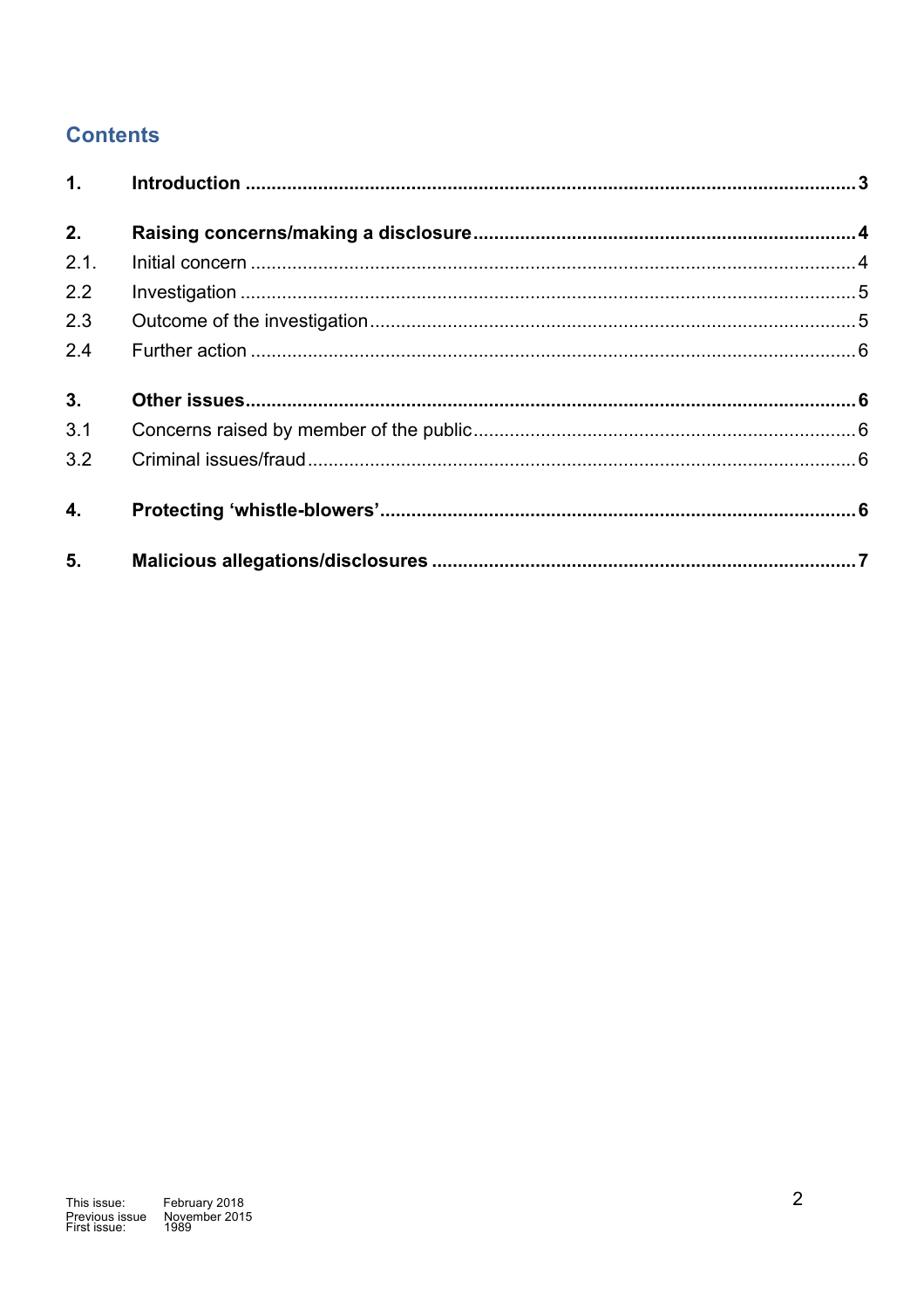#### **1. Introduction**

It is important to the school that any suspected fraud, misconduct, malpractice or wrongdoing by workers or employees of the school is reported and properly dealt with. The school is committed to creating an open and supportive environment where individuals feel able to "speak up" about any genuine concerns regarding the alleged wrongful conduct of the employer, or about the conduct of a fellow employee, or any third party.

This policy sets out the framework for how issues can be raised confidentially internally, and/or if necessary, outside the management structure of the school to a prescribed body or other (see 2.1 below). All disclosures will be handled consistently and fairly and appropriate action will be taken by the school to resolve the issue in line with this policy.

This policy applies to all employees and Governors/Trustees of the school. Volunteers and other individuals engaged to work at or provide services to the school, including agency workers and contractors, are encouraged to use it where appropriate.

**1.1.** The law\* provides protection for employees or workers who raise legitimate concerns about specified matters. These are called "qualifying disclosures". A qualifying disclosure is one made in the public interest by an employee or worker who has a reasonable belief that there has been or is likely to be:

- a breach of any legal obligation;
- a miscarriage of justice:
- a criminal offence:
- a danger to the Health and Safety of any individual;
- damage to the environment; or
- deliberate concealment of information about any of the above

Some examples of qualifying disclosures in the school context may include:

- Fraudulent acts (e.g. manipulation of accounting records/finances, inappropriate use of funds, decision making for personal gain, abuse of position to influence decisions);
- Breaches of acceptable professional and ethical standards;
- Breaches of the school's Health and Safety policy entailing danger to staff or pupils; and/or
- Breaches of any of the school's policies or the Code of Conduct.

It is not necessary for the employee or worker to have proof that such an act is being, has been, or is likely to be, committed - a reasonable belief is sufficient.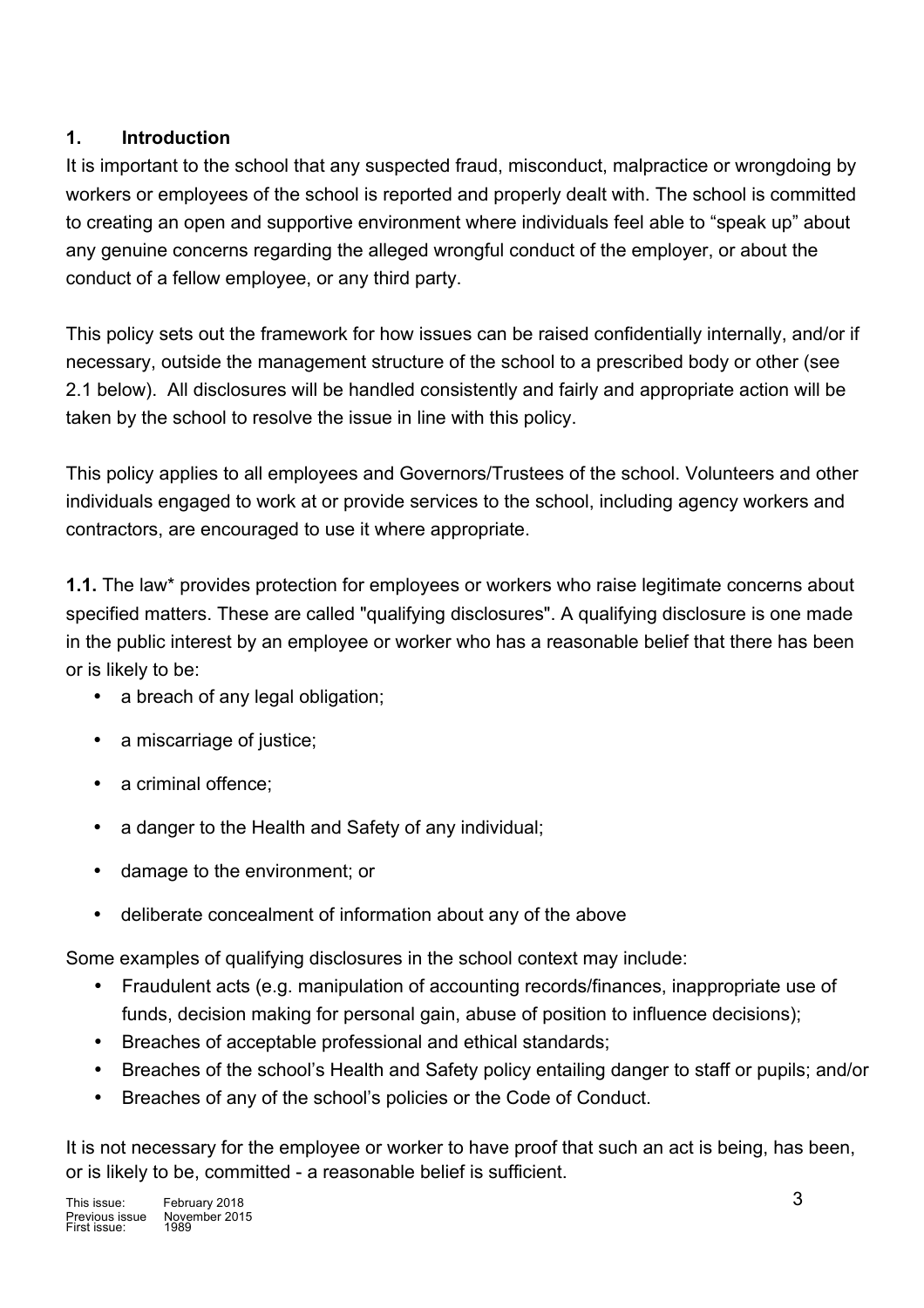For the purposes of this policy the term "whistle-blower" refers to the individual making the disclosure.

**1.2.** The whistle-blower must reasonably believe they are making the disclosure in the public interest (i.e. it affects others such as pupils in the school or members of the public). This means that personal grievances and complaints (e.g. a concern about their own contractual terms) are not usually covered by this policy and should be dealt with under the school's Grievance Procedure.

#### **2. Raising concerns/making a disclosure**

#### **2.1. Initial concern**

The Governing Board encourages the "whistle-blower" to raise the matter internally in the first instance. Concerns should normally be raised initially with the whistle-blower's line manager. Where the concerns relate to the whistle-blower's line manager, the complaint should be brought to the attention of a more senior manager, responsible officer, the Headteacher or the Chair of Governors

If the whistle-blower considers the matter too serious or sensitive to raise it internally they may refer the matter to an external prescribed body. A prescribed body is an organisation, normally with some regulatory function (for example the Health and Safety Executive), which is prescribed by the Secretary of State for the purposes of the Act who an individual may make a protected disclosure to. Any such disclosure to a prescribed body will qualify for protection under the Act. A list of prescribed bodies is available at the following link:

https://www.gov.uk/government/uploads/system/uploads/attachment\_data/file/360648/bis-14-1077-blowing-the-whistle-to-a-prescribed-person-the-prescribed-persons-list-v4.pdf

In the event that the whistle-blower feels a disclosure should be referred to an external prescribed body some of the relevant bodies are also set out below:

| Nature of disclosure:    | <b>External reporting/Prescribed body:</b>   |
|--------------------------|----------------------------------------------|
| Fraud or financial       | (Maintained schools only:)                   |
| malpractice (see 3.2     | <b>Counter Fraud Manager</b>                 |
| below)                   | CounterFraud.Team@essex.gov.uk               |
|                          |                                              |
| Child Protection/        | <b>Local Authority Designated Officer</b>    |
| Safeguarding issues      | Essex Duty Line: 03330 139 797               |
|                          | NSPCC Whistleblowing helpline: 0800 028 0285 |
|                          | Email: help@nspcc.org.uk                     |
| Data protection issues   | <b>Information Commissioner</b>              |
|                          | https://ico.org.uk/                          |
|                          |                                              |
| <b>Health and Safety</b> | <b>Health and Safety Executive</b>           |
| <b>issues</b>            |                                              |
|                          | http://www.hse.gov.uk/                       |
|                          |                                              |
| Whistle blowing          | <b>Lisa Christie</b>                         |
| Governor                 |                                              |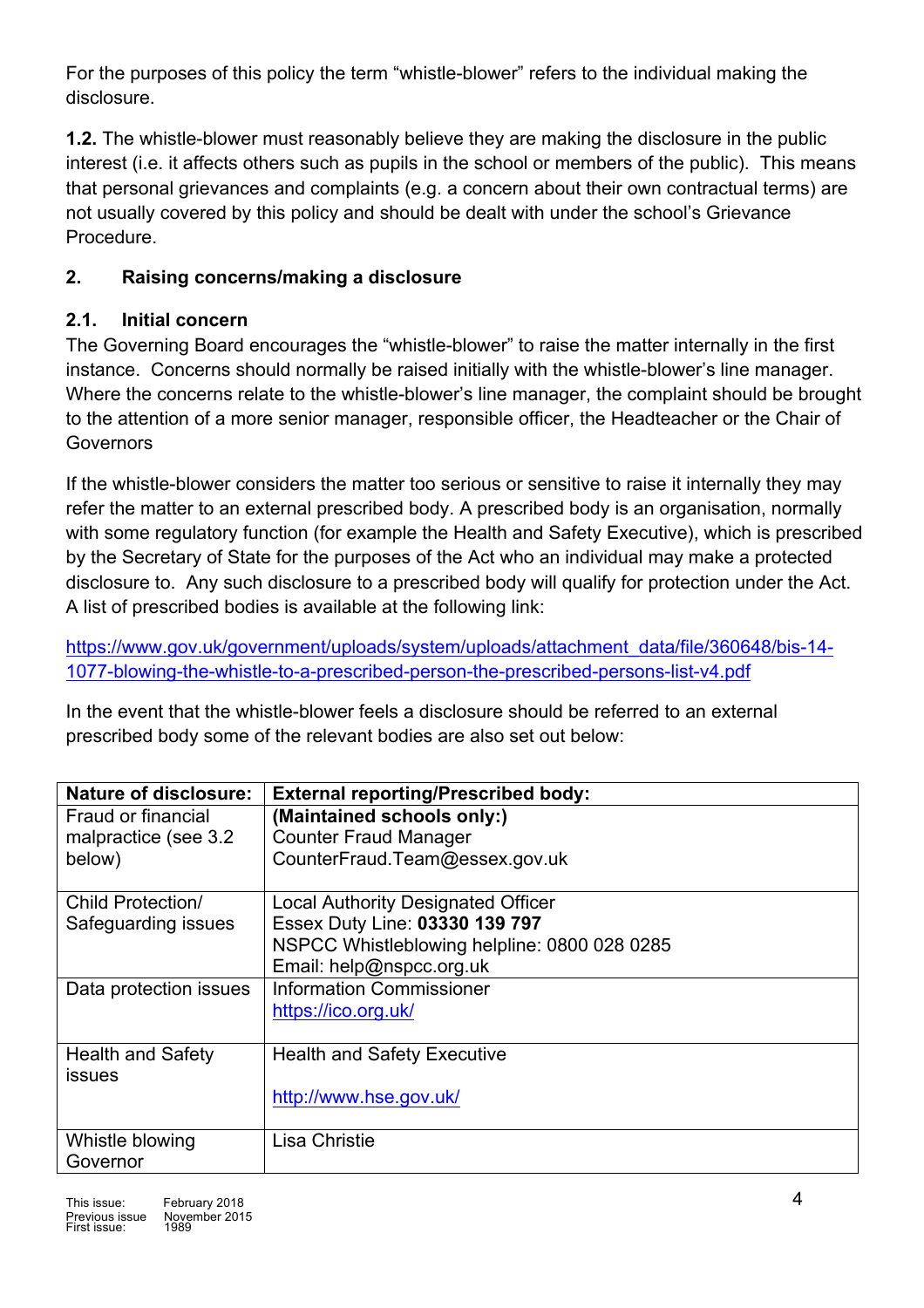If a concern is raised verbally it should be followed up in writing wherever possible.

The whistle-blower has no responsibility for investigating the matter - it is the school's responsibility to ensure that an appropriate investigation takes place.

Where the complaint is serious, for example involving fraud, theft or other potential gross misconduct by an employee, the whistle-blower should act quickly to report it but should not mention it to the subject of the complainant or other colleagues as this could affect the investigatory process.

The timescales for handling disclosures will differ depending on the nature of the disclosure made but all disclosures (whether formal or informal) will be acknowledged within [2] working days.

#### **2.2 Investigation**

The line manager/manager/Governor will arrange an investigation into the matter either by investigating the matter him/herself or immediately passing the issue to an appropriate person (except where they are the subject of the disclosure where an alternative suitable person will be appointed). The investigation may involve the whistle-blower and other individuals involved giving a written statement. Any investigation will be carried out promptly and confidentially.

If a whistle-blower wishes to remain anonymous this should be raised with the line manager/manager/Governor to whom the initial disclosure is made. In some cases this may be possible but in more serious cases where disciplinary action may have to be taken against others this may be more difficult. The school is committed to protecting the well-being of the whistleblower whilst this policy is followed.

The whistle-blower's statement (where available) will be taken into account, and he/she will be asked to comment on any additional evidence obtained. The person responsible for the investigation may ask the whistle-blower to attend a meeting to gather all the information needed to ensure a clear understanding of the situation.

Where a meeting is held, the whistle-blower may be accompanied by a trade union representative or work colleague if they wish and where possible the dates/times will be agreed to facilitate this.

#### **2.3 Outcome of the investigation**

The person who carried out the investigation will take any necessary action, which may include reporting the matter to the Headteacher/appropriate manager/Chair of Governor or an appropriate prescribed body (if this has not already taken place).

On conclusion of any investigation, the whistle-blower will be told the outcome of the investigation (in as much detail as is deemed appropriate by the Headteacher/manager in the circumstances) and what action is to be taken or is proposed. If no action is to be taken, the reason for this will be explained.

Where a concern is raised anonymously the school will not ordinarily be able to provide feedback to the whistle-blower and any action taken as a result of an anonymous disclosure may be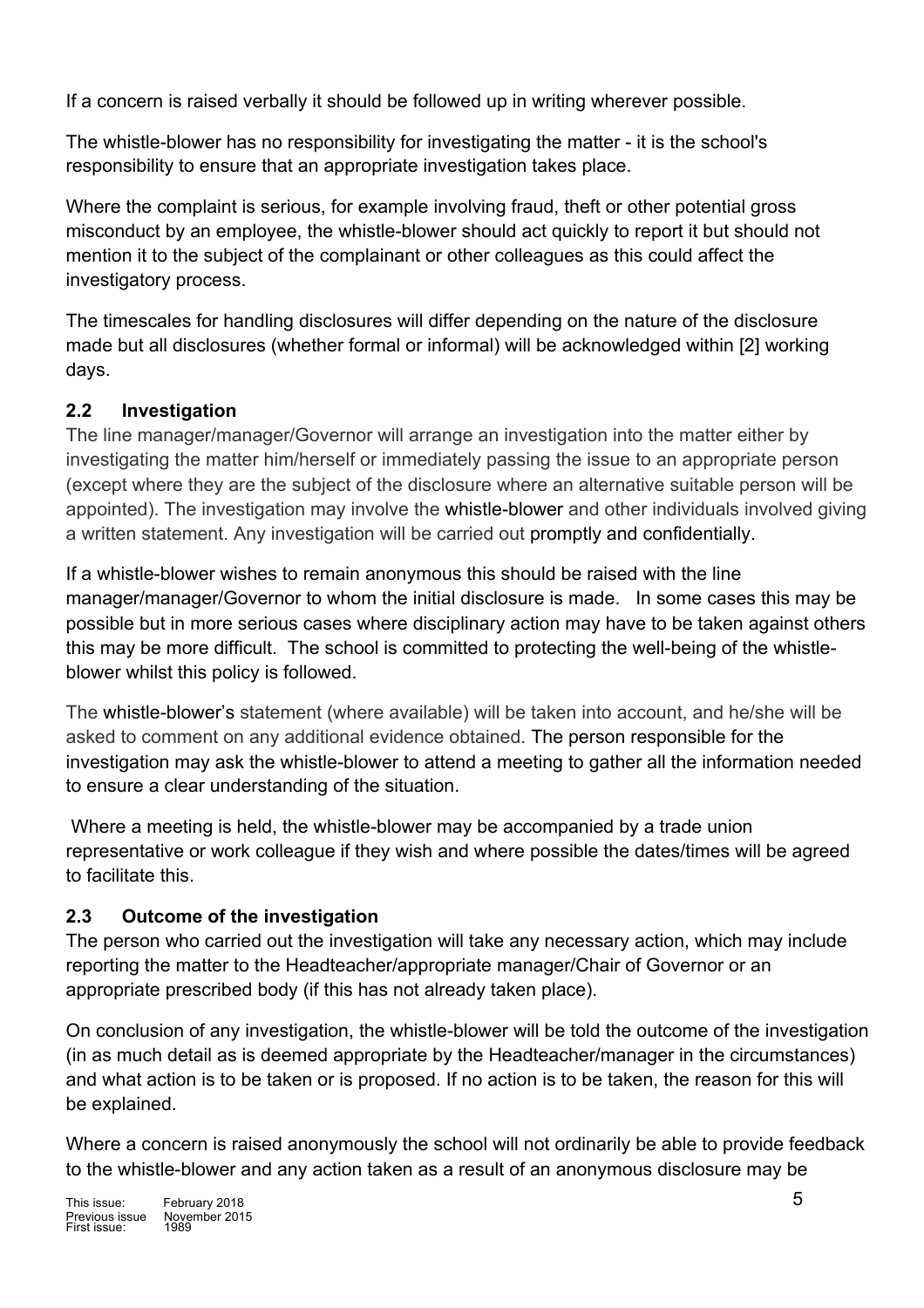limited. The school will take all appropriate steps to investigate such a disclosure in line with the level of information provided. If an anonymous whistle-blower wishes to seek feedback from the school an appropriate anonymised email address should be provided.

#### **2.4 Further action**

Where having raised an initial concern and the whistle-blower has a genuine belief that the school has failed to take appropriate action or investigate the issue properly and they wish to pursue the matter further, they may report their concern to the *[Headteacher/Chair of Governors/ [or in exceptional circumstances, if the concerns relate to a maintained school to the Local Authority]* or to an appropriate prescribed body (if this has not already been reported).

The *[Headteacher/Chair of Governors* may arrange for further investigation to be carried out, make any necessary further enquiries and/or make their own report. On the conclusion of any further investigation, they will take appropriate action which may include reporting the matter to a prescribed body if this has not taken place at an earlier stage in the process.

#### **3. Other issues**

#### **3.1 Concerns raised by member of the public**

Where complaints are received from members of the public, the school's formal complaints procedure will be followed, unless the complaint relates to the specific conduct or performance of an individual employee/worker in which case the Disciplinary Procedure may need to be instigated.

#### **3.2 Criminal issues/fraud**

In the event of the allegation being of a very serious nature, for example relating to a fraud or other potential gross misconduct offence, there may be a need to involve the school's auditors and/or the police or other appropriate authorities. This should normally be agreed initially by *[the Headteacher/Chair of Governors]* who should, in turn, and where appropriate, keep the *Local Authority* informed in view of any possible implications concerning public monies.

#### *Maintained schools:*

*The school must notify the Counter Fraud Manager within Essex County Council (see 2.1 above) of any instances of fraud, theft or financial irregularity. Any unusual or systematic fraud, regardless of value, must also be reported.*

Advice may be sought from the school's legal advisers before involving the police in any such internal complaint or allegation.

#### **4. Protecting 'whistle-blowers'**

**4.1** Any whistle-blowers who make protected disclosures in line with this procedure have the right not to be dismissed, subjected to any other detriment, or victimised, because they have made a disclosure. This means continued employment and opportunities for promotion or training will not be affected because the whistle-blower has raised a legitimate concern.

**4.2** Whistle-blowers should report any harassment or victimisation to an appropriate manager as soon as practicable. The school will take all reasonable steps to prevent/address such